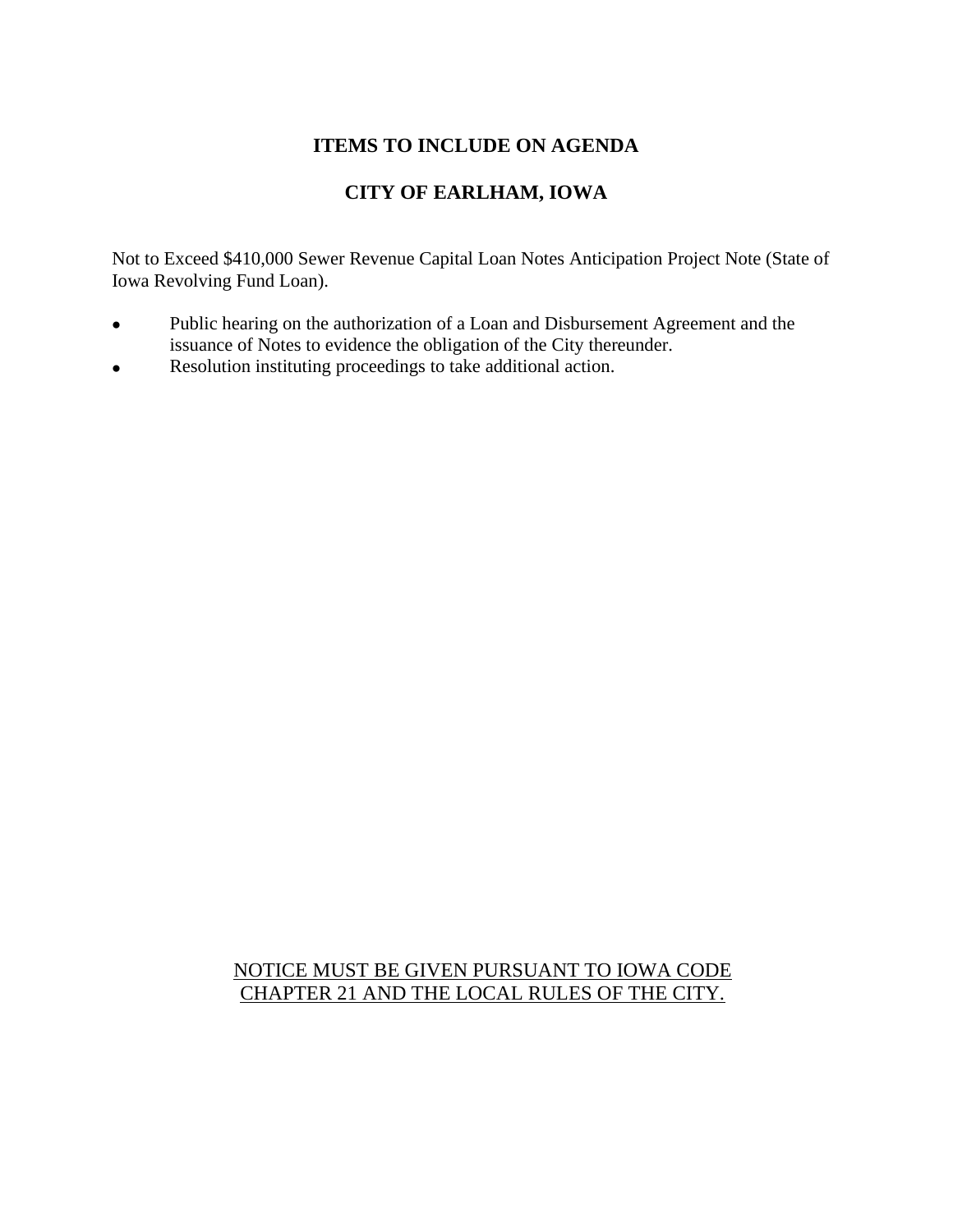The City Council of the City of Earlham, State of Iowa, met in \_\_\_\_\_\_\_\_\_\_\_\_\_\_\_\_\_\_ session, in the Council Chambers, City Hall, 140 Chestnut Avenue, Earlham, Iowa, at \_\_\_\_\_\_\_\_\_\_ o'clock \_\_\_\_\_.M., on the above date. There were present Mayor \_\_\_\_\_\_\_\_\_\_\_\_\_\_\_, in the chair, and the following named Council Members:

Absent: \_\_\_\_\_\_\_\_\_\_\_\_\_\_\_\_\_\_\_\_\_\_\_\_\_\_\_\_\_\_\_\_\_\_\_\_\_\_\_\_\_\_\_

\* \* \* \* \* \* \*

\_\_\_\_\_\_\_\_\_\_\_\_\_\_\_\_\_\_\_\_\_\_\_\_\_\_\_\_\_\_\_\_\_\_\_\_\_\_\_\_\_\_\_\_\_\_\_\_\_\_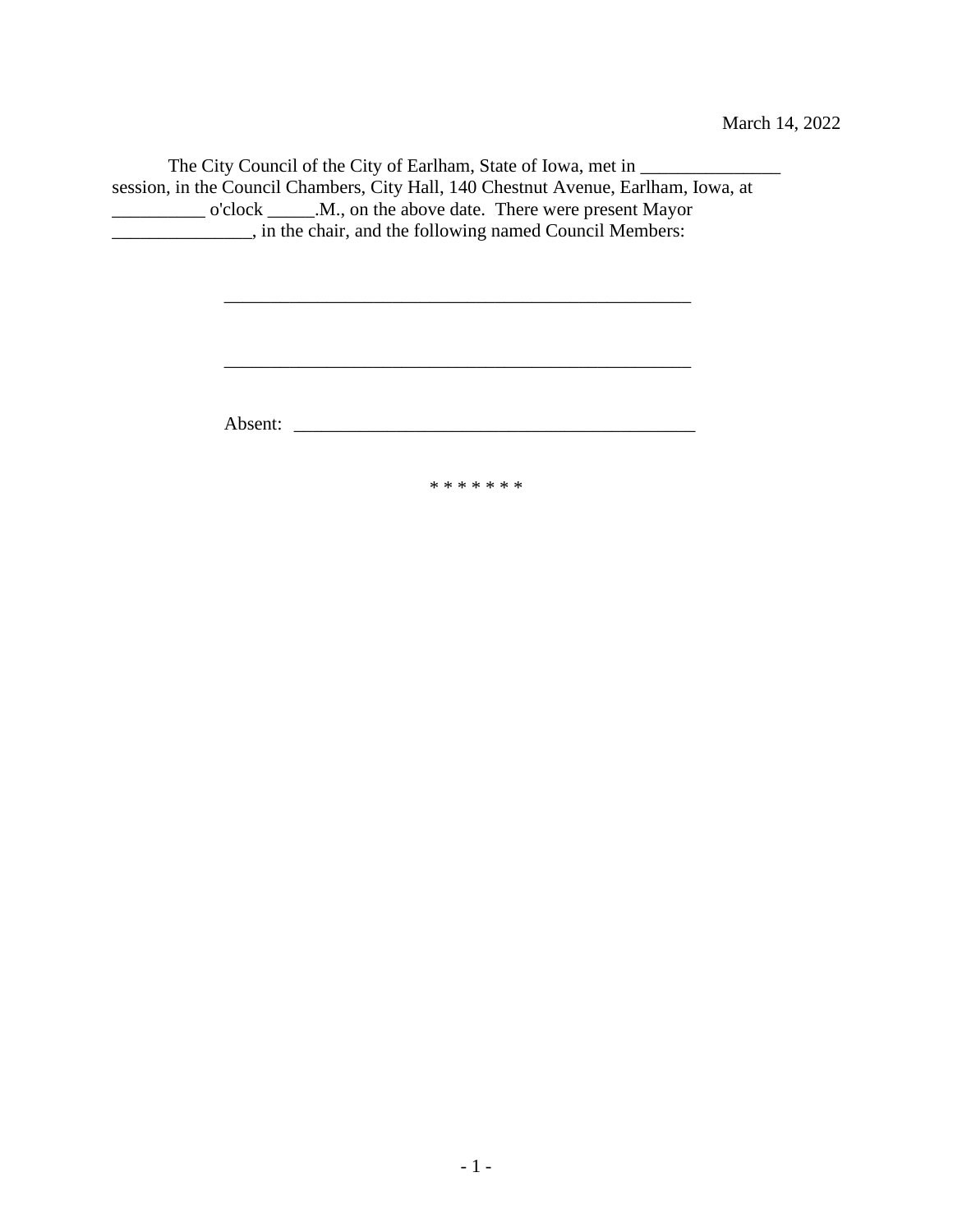The Mayor announced that this was the time and place for the public hearing and meeting on the matter of the authorization of a Loan and Disbursement Agreement by and between the City and the Iowa Finance Authority, and the issuance to the Iowa Finance Authority of not to exceed \$410,000 Sewer Revenue Capital Loan Notes to evidence the obligations of the City under said Loan and Disbursement Agreement, in order to provide funds to pay costs of acquisition, construction, reconstruction, extending, remodeling, improving, repairing and equipping all or part of the Municipal Sewer System, including those costs associated with the construction of a wastewater lagoon, and that notice of the proposed action by the City Council to institute proceedings for the authorization of the Loan and Disbursement Agreement and the issuance of the Notes had been published pursuant to the provisions of Sections 384.24A and 384.83 of the Code of Iowa, as amended.

The Mayor then asked the Council whether any written objections had been filed by any City resident or property owner to the proposal. The Clerk advised the Mayor and the Council that \_\_\_\_\_\_ written objections had been filed. The Mayor then called for oral objections to the proposal and \_\_\_\_\_\_ were made. Whereupon, the Mayor declared the time for receiving oral and written objections to be closed.

> (Attach here a summary of objections received or made, if any)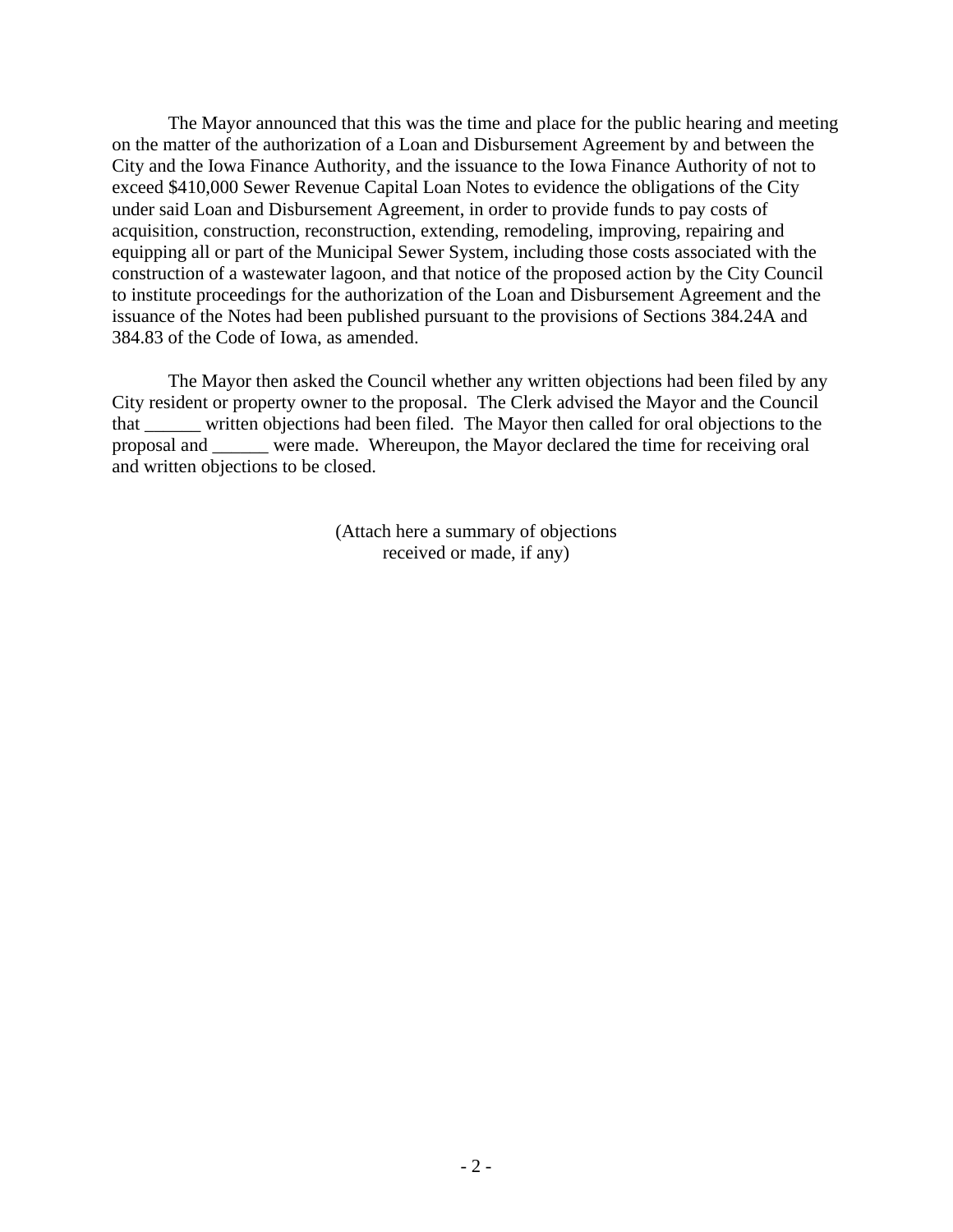The City Council then considered the proposed action and the extent of objections thereto.

Whereupon, Council Member \_\_\_\_\_\_\_\_\_\_\_\_\_\_\_\_\_\_\_\_\_\_\_\_\_\_\_\_\_\_\_\_\_ introduced and delivered to the Clerk the Resolution hereinafter set out entitled "RESOLUTION INSTITUTING PROCEEDINGS TO TAKE ADDITIONAL ACTION FOR THE AUTHORIZATION OF A LOAN AND DISBURSEMENT AGREEMENT AND THE ISSUANCE OF NOT TO EXCEED \$410,000 SEWER REVENUE CAPITAL LOAN NOTES", and moved:

that the Resolution be adopted.

 $\Box$ to ADJOURN and defer action on the Resolution and the proposal to institute proceedings to the meeting to be held at \_\_\_\_\_\_\_\_\_\_ o'clock \_\_\_\_\_\_.M. on the \_\_\_\_\_\_\_\_\_\_\_ day of \_\_\_\_\_\_\_\_\_\_\_\_\_\_, 2022, at this place.

Council Member seconded the motion. The roll was called and the vote was,

AYES:

NAYS:

\_\_\_\_\_\_\_\_\_\_\_\_\_\_\_\_\_\_\_\_\_\_\_\_\_\_\_\_\_\_\_\_\_\_\_\_\_\_\_\_\_\_\_

Whereupon, the Mayor declared the measure duly adopted.

RESOLUTION NO.

RESOLUTION INSTITUTING PROCEEDINGS TO TAKE ADDITIONAL ACTION FOR THE AUTHORIZATION OF A LOAN AND DISBURSEMENT AGREEMENT AND THE ISSUANCE OF NOT TO EXCEED \$410,000 SEWER REVENUE CAPITAL LOAN NOTES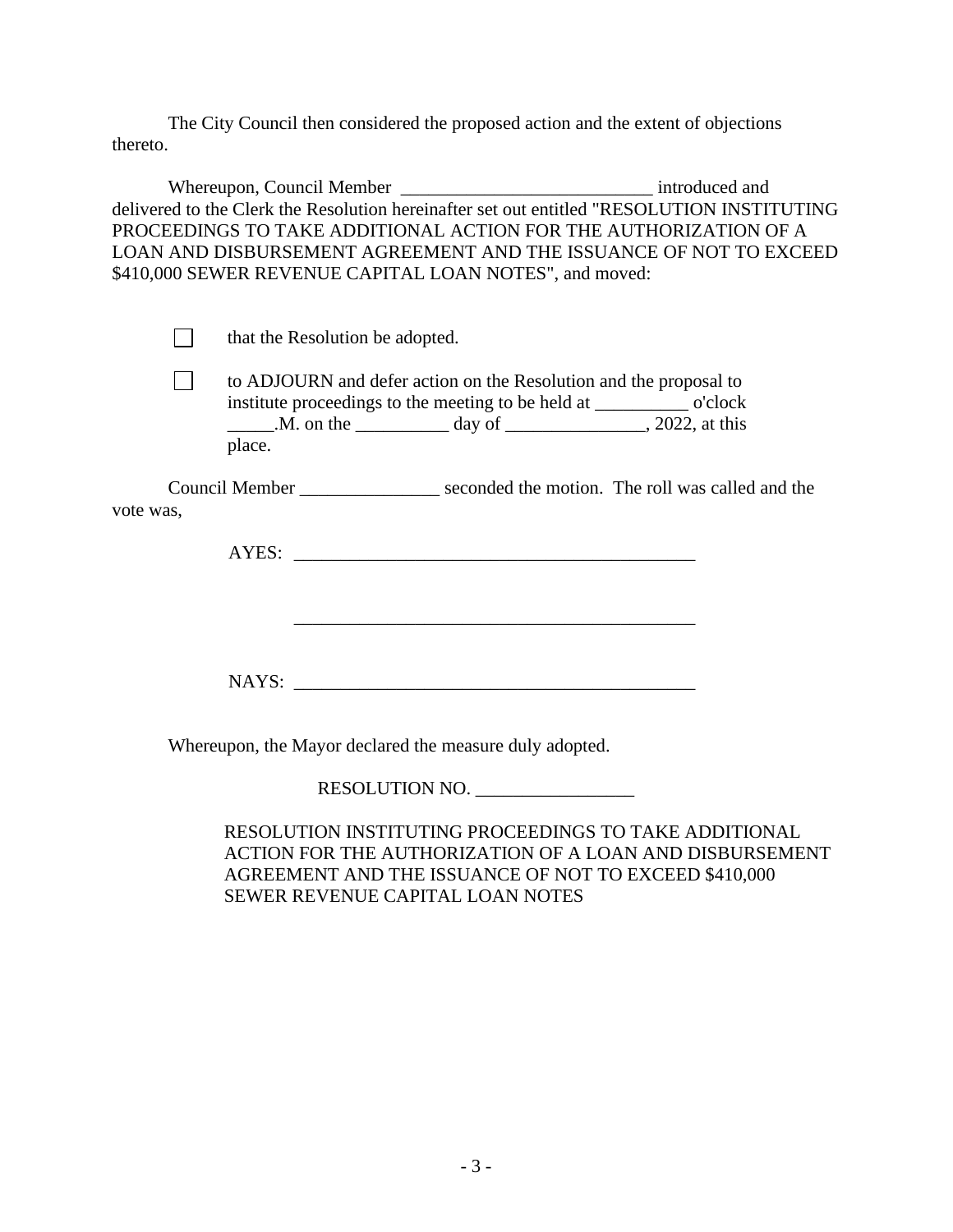WHEREAS, pursuant to notice published as required by law, this City Council has held a public meeting and hearing upon the proposal to institute proceedings for the authorization of a Loan and Disbursement Agreement by and between the City and the Iowa Finance Authority, and the issuance to the Iowa Finance Authority of not to exceed \$410,000 Sewer Revenue Capital Loan Notes to evidence the obligations of the City under said Loan and Disbursement Agreement, for the purpose of paying costs of acquisition, construction, reconstruction, extending, remodeling, improving, repairing and equipping all or part of the Municipal Sewer System, including those costs associated with the construction of a wastewater lagoon, and has considered the extent of objections received from residents or property owners as to said proposal, and accordingly the following action is now considered to be in the best interests of the City and residents thereof:

## NOW, THEREFORE, BE IT RESOLVED BY THE CITY COUNCIL OF THE CITY OF EARLHAM, IOWA:

Section 1. That this City Council does hereby institute proceedings and takes additional action for the authorization of a Loan and Disbursement Agreement by and between the City and the Iowa Finance Authority, and the issuance to the Iowa Finance Authority in the manner required by law of not to exceed \$410,000 Sewer Revenue Capital Loan Notes for the foregoing purpose.

Section 2. That the Clerk, with the assistance of bond counsel, is hereby authorized and directed to proceed with the preparation of such documents and proceedings as shall be necessary to authorize the City's participation in the SRF Loan Program, to select a suitable date for final City Council authorization of the required Loan and Disbursement Agreement and issuance of the Note to evidence the City's obligations thereunder, and to take such other actions as the Clerk shall deem necessary to permit the completion of a loan on a basis favorable to the City and acceptable to this Council.

PASSED AND APPROVED this 14<sup>th</sup> day of March, 2022.

Mayor

ATTEST:

City Clerk